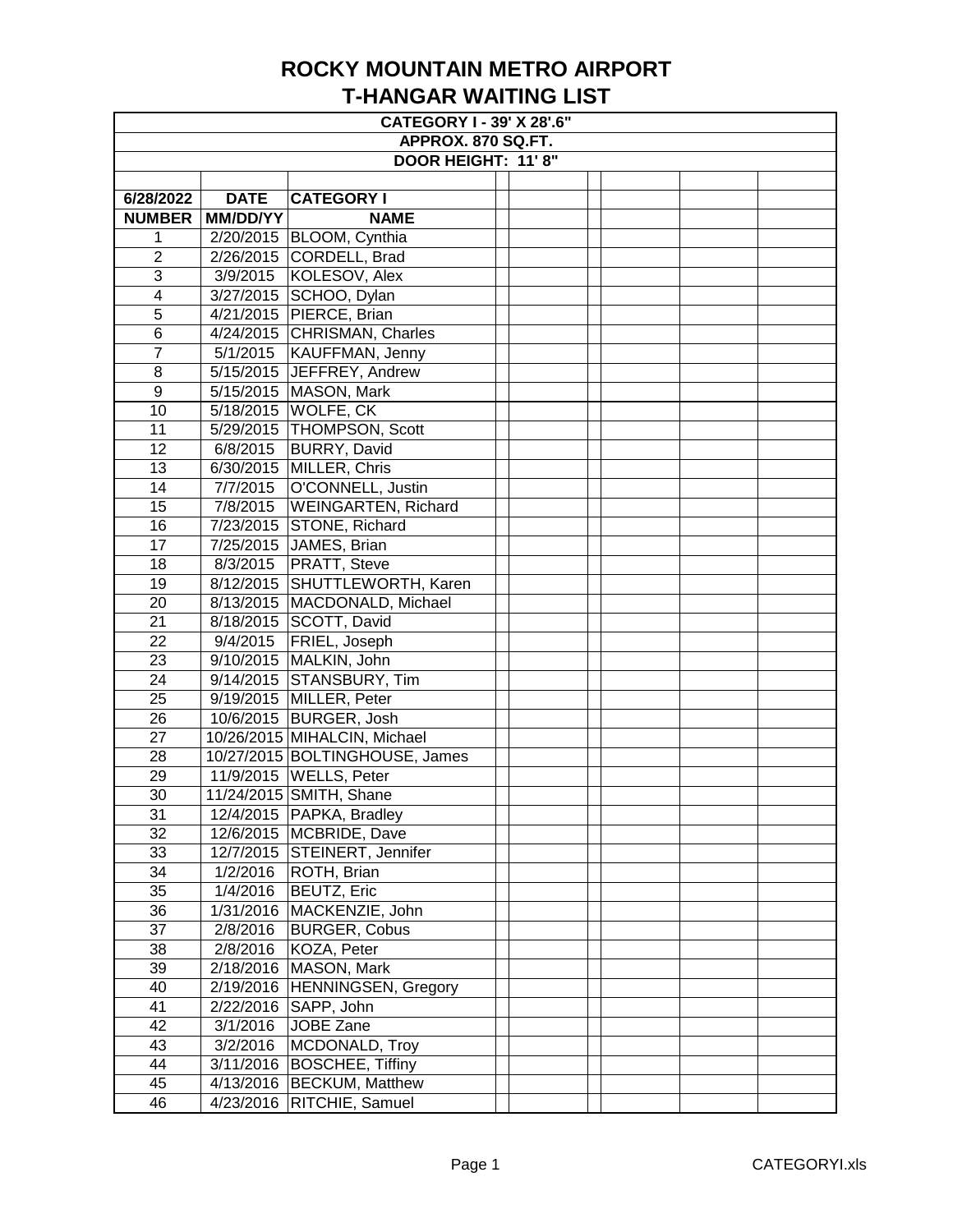| 47              |           | 4/25/2016   MIHALCIN, Jonathan  |  |  |  |
|-----------------|-----------|---------------------------------|--|--|--|
| 48              |           | 4/28/2016   BYRA, Mark          |  |  |  |
| 49              |           | 5/1/2016   MANOR, Jay           |  |  |  |
| 50              |           | 5/12/2016 JAHN, Gretchen        |  |  |  |
| 51              |           | 5/18/2016 ZIEMER, Benjamin      |  |  |  |
| 52              |           | 6/15/2016 BEARY, Daniel         |  |  |  |
| 53              |           | 6/27/2016 GILMORE, Joe          |  |  |  |
| 54              |           | 6/30/2016   FASANO, John        |  |  |  |
| 55              |           | 7/19/2016 MIHALCIN, Matt        |  |  |  |
| 56              | 8/1/2016  | SALT, Warren                    |  |  |  |
| 57              |           | 8/27/2016 DOTSON, Alan          |  |  |  |
| 58              |           | 8/28/2016 COOPER, Keith         |  |  |  |
| 59              | 9/5/2016  | ROURKE, Brian                   |  |  |  |
|                 |           |                                 |  |  |  |
| 60              | 9/5/2016  | HAWKINS, Justin                 |  |  |  |
| 61              |           | 9/12/2016 ONOUFRIENDKO, louri   |  |  |  |
| 62              |           | 9/13/2016 HENZE, Stacy          |  |  |  |
| 63              |           | 9/14/2016   BERMAN, Amy         |  |  |  |
| 64              |           | 9/18/2016 JAMES, Brian          |  |  |  |
| 65              |           | 9/22/2016 HESSELIUS, Daniel     |  |  |  |
| 66              |           | 10/3/2016 KIRKPATRICK, Solomon  |  |  |  |
| 67              |           | 10/28/2016 GARRETT, Brian       |  |  |  |
| 68              |           | 11/14/2016 BROWN, C.C.          |  |  |  |
| 69              |           | 11/15/2016 OLIVERIA, John       |  |  |  |
| 70              |           | 11/15/2016 CECHINI, Randy       |  |  |  |
| 71              |           | 11/18/2016 TEABEAULT, Russell   |  |  |  |
| 72              |           | 11/19/2016 GEISSE, Philip       |  |  |  |
| 73              |           | 11/21/2016 BEDWELL, David       |  |  |  |
| 74              |           | 11/22/2016 BURGER, Cobus        |  |  |  |
| 75              |           | 11/25/2016 GREENBAUM, Steven    |  |  |  |
| 76              |           | 11/26/2016 CARDER, Brent        |  |  |  |
| 77              |           | 12/11/2016 CORRIGAN, John       |  |  |  |
| 78              |           | 12/15/2016 MAILLOUX, Jacques    |  |  |  |
| $\overline{79}$ |           | 1/18/2017 BOWIE, Mark           |  |  |  |
| 80              |           | 1/24/2017 DARNELL, Asa          |  |  |  |
| 81              |           | 1/26/2017 OELKE, Donald         |  |  |  |
| 82              |           | 2/14/2017 CARDWELL, Ron         |  |  |  |
| 83              |           | 2/17/2017   WILLMAN, Thomas     |  |  |  |
| 84              |           | 2/19/2017   DAILEY, Marlin      |  |  |  |
| 85              | 3/5/2017  | PUNG, Pung                      |  |  |  |
| 86              | 3/7/2017  | PENROD, Jeff                    |  |  |  |
| 87              |           | 3/12/2017 GOUGH, Mike           |  |  |  |
|                 |           | 3/23/2017   LOOS, Mark          |  |  |  |
| 88              |           | 3/24/2017 LEE, James            |  |  |  |
| 89              |           |                                 |  |  |  |
| 90              |           | 3/30/2017 SUTTERFIELD, Karl     |  |  |  |
| 91              |           | 4/25/2017   PENNINGTON, Russell |  |  |  |
| 92              |           | 4/26/2017   PFEIFFER, Wynn      |  |  |  |
| 93              |           | 5/17/2017   DOWNEY, Jack        |  |  |  |
| 94              |           | 5/23/2017   DUNN, Patrick       |  |  |  |
| 95              |           | 5/26/2017   WONG, Yi            |  |  |  |
| 96              | 6/7/2017  | YASPAN, Corey                   |  |  |  |
| 97              | 6/9/2017  | ULBRICHT, John                  |  |  |  |
| 98              | 6/12/2017 | WATT, Vance                     |  |  |  |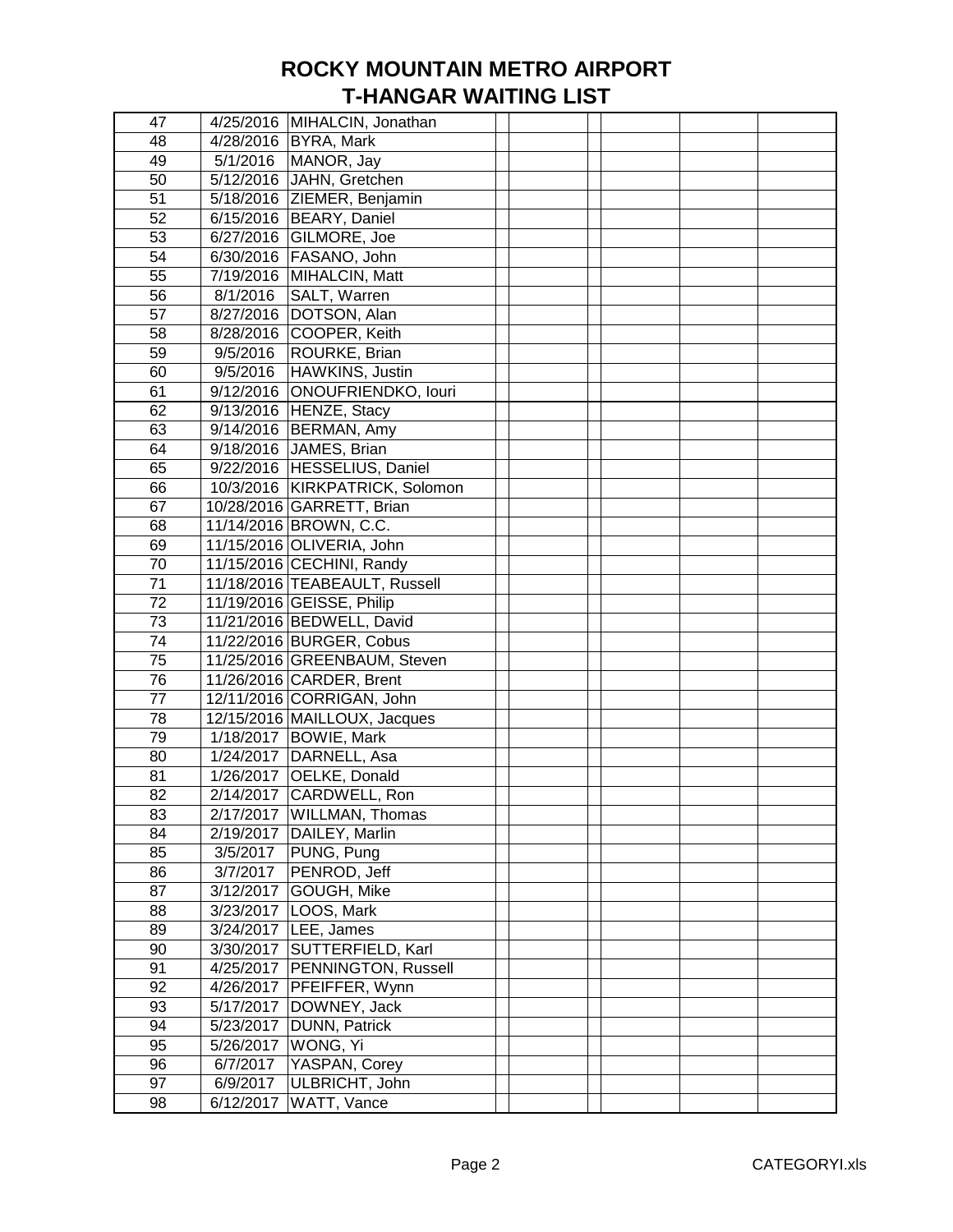| 99  |                       | 6/15/2017   WOODWORTH, Mark   |  |  |
|-----|-----------------------|-------------------------------|--|--|
| 100 |                       | 6/30/2017 COOK, Daniel        |  |  |
| 101 | 7/9/2017              | MACK, Bobby                   |  |  |
| 102 |                       | 7/10/2017 SMITH, Keith        |  |  |
| 103 |                       | 7/14/2017   FREIS, Cody       |  |  |
| 104 |                       | 7/19/2017 BURKHART, David     |  |  |
| 105 | 8/1/2017              | MCGREGOR, AL                  |  |  |
| 106 | 8/2/2017              | INGBRETSEN, Todd              |  |  |
| 107 | 8/6/2017              | WYCOFF, Phil                  |  |  |
| 108 |                       | 8/15/2017 ANDERSON, Gregg     |  |  |
| 109 |                       | 8/15/2017 LEI, Tabby          |  |  |
| 110 |                       | 8/17/2017   PELTIER, Brett    |  |  |
| 111 |                       | 8/19/2017 BESSE, Chip         |  |  |
| 112 | 9/1/2017              | <b>WATKINS, William</b>       |  |  |
| 113 | 9/3/2017              | HUITT, Jacob                  |  |  |
| 114 | 9/7/2017              | OLSEN, Ole                    |  |  |
| 115 |                       | 9/17/2017 CAGLE, Chad         |  |  |
| 116 |                       | 9/21/2017 MELLETTE, Bob       |  |  |
| 117 |                       | 10/2/2017 BREWER, Zachary     |  |  |
| 118 |                       | 10/3/2017   KORNREICH, Geremy |  |  |
| 119 |                       | 10/12/2017 WRIGHT, David      |  |  |
| 120 |                       | 11/1/2017   NIESSNER, Steve   |  |  |
| 121 |                       | 11/6/2017 CONSALVI, Jay       |  |  |
| 122 |                       | 11/9/2017   MCEWAN, Seth      |  |  |
|     |                       |                               |  |  |
| 123 |                       | 11/10/2017 PETROWSKY, Robert  |  |  |
| 124 |                       | 11/23/2017 ANDERSON, Gregg    |  |  |
| 125 |                       | 12/18/2017 MINERVA, Michael   |  |  |
| 126 |                       | 12/26/2017 BEGEMAN, Daniel    |  |  |
| 127 | 1/1/2018              | GERHARDT, David               |  |  |
| 128 | $\frac{1}{2}$ /2/2018 | <b>BRENNAN, Rick</b>          |  |  |
| 129 | 1/7/2018              | PEARSON, Jerot                |  |  |
| 130 | 1/9/2018              | <b>GRUBER, Steve</b>          |  |  |
| 131 | 1/9/2018              | <b>BULLION, Rick</b>          |  |  |
| 132 | 1/22/2018             | LAVIN, Kenneth                |  |  |
| 133 |                       | 1/23/2018 THOMAS, Matthew     |  |  |
| 134 |                       | 1/30/2018 STALEY, Nathan      |  |  |
| 135 |                       | 1/31/2018 CONDROSKI, Kevin    |  |  |
| 136 | 2/1/2018              | DECESARI, David               |  |  |
| 137 | 2/2/2018              | APPLETON, Tyler               |  |  |
| 138 |                       | 2/19/2018 STOCKI, Amy         |  |  |
| 139 |                       | 2/23/2018   NORTON, Steve     |  |  |
| 140 | 3/4/2018              | BIJUR, David                  |  |  |
| 141 | 3/5/2018              | ROSSBACK, Jason               |  |  |
| 142 |                       | 3/10/2018 GAMBILL, Cayce      |  |  |
| 143 |                       | 3/13/2018   DUTTON, Robert    |  |  |
| 144 |                       | 3/15/2018   KEMP, Steve       |  |  |
| 145 |                       | 3/22/2018   KREHBIEL, Joe     |  |  |
| 146 |                       | 3/27/2018 ROBINSON, Ronald    |  |  |
| 147 | 4/2/2018              | HIRSH, Jay                    |  |  |
| 148 | 4/7/2018              | RUHL, Eric                    |  |  |
| 149 | 4/9/2018              | <b>BENDER, Neil</b>           |  |  |
| 150 | 4/20/2018             | SCOTT, Michael                |  |  |
|     |                       |                               |  |  |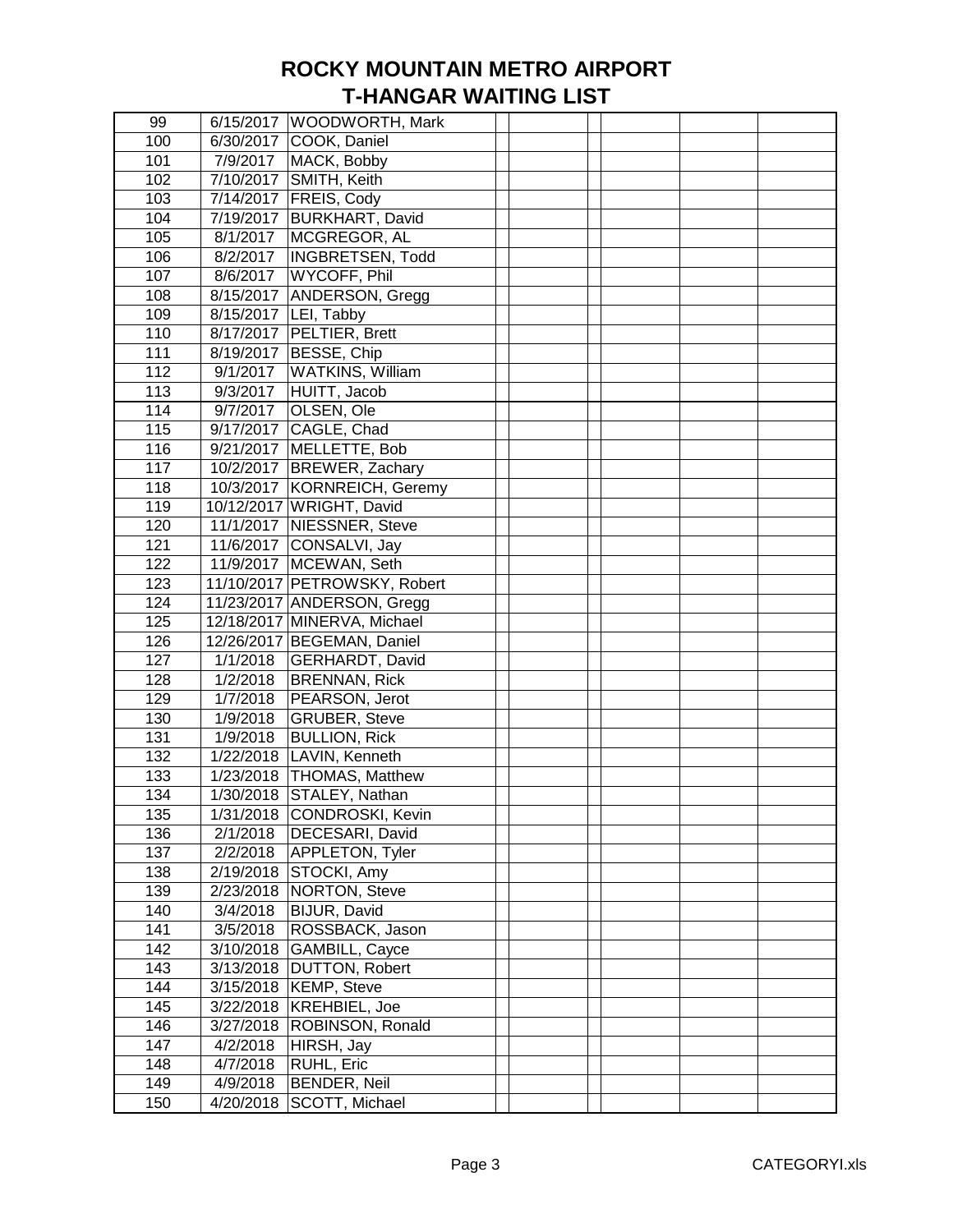| 151 |                       | 4/25/2018   STORY, Ryan        |  |  |  |
|-----|-----------------------|--------------------------------|--|--|--|
| 152 | 5/3/2018              | PETERSEN, Ryan                 |  |  |  |
| 153 | 5/8/2018              | WRIGHT, John                   |  |  |  |
| 154 | 5/28/2018             | MATHER, Kevin                  |  |  |  |
| 155 | 6/2/2018              | SMITH, Ryan                    |  |  |  |
| 156 | 6/7/2018              | MARKHAM, James                 |  |  |  |
| 157 |                       | 6/18/2018   MCGAHEE, Michael   |  |  |  |
| 158 |                       | 7/10/2018 MITCHELL, Tim        |  |  |  |
| 159 |                       | 7/11/2018   MANCUSO, Gary      |  |  |  |
| 160 |                       | 5/30/2018   DOIG, Connor       |  |  |  |
| 161 |                       | 6/20/2018 WILLIAMS, Todd       |  |  |  |
| 162 |                       | 6/21/2018   BAZAL, Jared       |  |  |  |
| 163 | 7/2/2018              | <b>BRIGGS, Lynn</b>            |  |  |  |
| 164 | 7/23/2018             | MERRITT, Bob                   |  |  |  |
| 165 |                       | 7/24/2018   BIELANSKI, Rob     |  |  |  |
| 166 | 8/16/2018   FAY, Mark |                                |  |  |  |
| 167 |                       | 8/18/2018 MATHIESON, Michael   |  |  |  |
| 168 |                       | 8/24/2018 WRIGHT, Craig        |  |  |  |
| 169 |                       | 8/25/2018   EVANS, Wade        |  |  |  |
| 170 |                       | 9/10/2018   PARDO, Sebastian   |  |  |  |
| 171 |                       | 9/24/2018 KELLIS, David        |  |  |  |
| 172 |                       | 9/26/2018 HARRIS, Christopher  |  |  |  |
| 173 |                       | 10/3/2018 SMITH, David         |  |  |  |
| 174 |                       | 10/24/2018 MOUCHAWAR, Maurice  |  |  |  |
| 175 |                       | 11/27/2018 WOODWORTH, Mark     |  |  |  |
| 176 |                       | 11/27/2018 BARR, Andrew        |  |  |  |
|     |                       | 12/8/2018   WEILAND, Adam      |  |  |  |
| 177 |                       |                                |  |  |  |
| 178 |                       | 12/18/2018 GOMULKA, Craig      |  |  |  |
| 179 |                       | 12/20/2018 MCCULLOUGH, Ron     |  |  |  |
| 180 | 1/3/2019              | SAUDER, Richard                |  |  |  |
| 181 |                       | 1/23/2019   MORROW, Don        |  |  |  |
| 182 |                       | 2/10/2019 BECK, Frank          |  |  |  |
| 183 |                       | 2/13/2019 HEMPHILL, Ben        |  |  |  |
| 184 | 2/28/2019             | MACINTOSH, James               |  |  |  |
| 185 | 4/4/2019              | <b>WRIGHT, Cornell</b>         |  |  |  |
| 186 | 4/5/2019              | POLLART, Eric                  |  |  |  |
| 187 | 4/8/2019              | LEACH, Wilson                  |  |  |  |
| 188 | 4/9/2019              | FONG, Francisco                |  |  |  |
| 189 |                       | 4/24/2019   ROBINSON, Andrew   |  |  |  |
| 190 | 5/8/2019              | TALLMADGE, Brian               |  |  |  |
| 191 | 5/8/2019              | POPPY, Gerald                  |  |  |  |
| 192 |                       | 5/29/2019 LEWIS, Jason         |  |  |  |
| 193 | 6/3/2019              | NEWKIRK, John                  |  |  |  |
| 194 |                       | 6/19/2019 KURTH, Nathan        |  |  |  |
| 195 |                       | 8/12/2019 GISSEN, David        |  |  |  |
| 196 |                       | 8/23/2019 MILLIGAN, Kevin      |  |  |  |
| 197 | 9/6/2019              | NYE, Adrian                    |  |  |  |
| 198 |                       | 9/17/2019 RUSSELL, Jeremy      |  |  |  |
| 199 |                       | 11/18/2019 TRIFUNAC, Alexander |  |  |  |
| 200 |                       | 12/10/2019 CUSTIS, Jim         |  |  |  |
| 201 |                       | 12/13/2019 KINGERY, Mike       |  |  |  |
| 202 |                       | 1/13/2020   FOSTER, Jake       |  |  |  |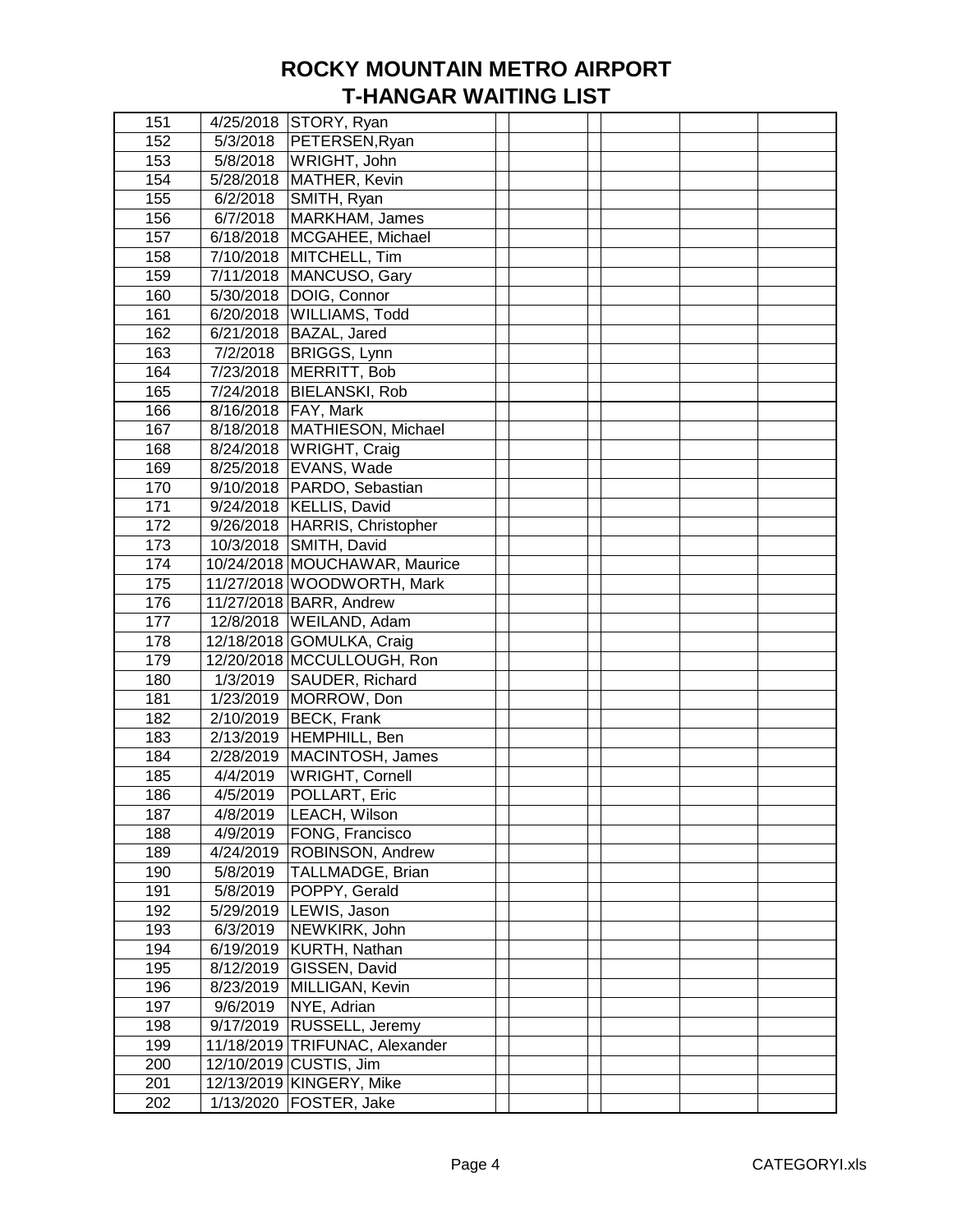| 203 |                     | 1/14/2020 BURKE, Bryan        |  |  |  |
|-----|---------------------|-------------------------------|--|--|--|
| 204 | 2/4/2020            | DOWLING, Emmett               |  |  |  |
| 205 |                     | 3/12/2020 SAVINO, Michael     |  |  |  |
| 206 |                     | 3/13/2020 ZIMMERMAN, Jim      |  |  |  |
| 207 |                     | 4/14/2020   WARD, Matthew     |  |  |  |
| 208 |                     | 4/16/2020 RUNYAN, Ronald      |  |  |  |
| 209 |                     | 4/20/2020   HEGG, Mark        |  |  |  |
| 210 | 5/1/2020            | DAM, Robert                   |  |  |  |
| 211 |                     | 5/22/2020 ROYSTON, James      |  |  |  |
| 212 | 6/3/2020            | CALDWELL, Aaron               |  |  |  |
| 213 |                     | 6/17/2020 MURPHY, Patrick     |  |  |  |
| 214 |                     | 6/30/2020   BARON, Alan       |  |  |  |
| 215 | 7/6/2020            | ANDREA, Chris                 |  |  |  |
| 216 | 7/8/2020            | KOSTEN, Steve                 |  |  |  |
| 217 |                     | 7/28/2020 SNEED, James        |  |  |  |
| 218 | 7/29/2020 HILL, Jon |                               |  |  |  |
| 219 |                     | 8/12/2020 SHAFFER, Brian      |  |  |  |
| 220 |                     | 8/18/2020   FILIPPINI, Thomas |  |  |  |
| 221 |                     | 8/20/2020 SPENCER, Matt       |  |  |  |
| 222 |                     | 8/26/2020   LOEBE, David      |  |  |  |
| 223 |                     | 8/27/2020 CUNITZ, Herb        |  |  |  |
| 224 |                     |                               |  |  |  |
|     |                     | 8/28/2020 TAYLOR, Steven      |  |  |  |
| 225 |                     | 8/30/2020 LARSON, Erik        |  |  |  |
| 226 | 9/9/2020            | HANSON, Jay                   |  |  |  |
| 227 |                     | 9/16/2020 HOLLIDAY, Dennis    |  |  |  |
| 228 |                     | 10/14/2020 SCHERMER, Jacob    |  |  |  |
| 229 |                     | 10/26/2020 BOEHMER, Lance     |  |  |  |
| 230 |                     | 10/27/2020 GILBERT, Michael   |  |  |  |
| 231 |                     | 11/15/2020 CROTCHETT, Darren  |  |  |  |
| 232 |                     | 11/16/2020 TALBOT, Jay        |  |  |  |
| 233 |                     | 11/16/2020 YORK, Brennon      |  |  |  |
| 234 |                     | 11/16/2020 HO, Joseph         |  |  |  |
| 235 |                     | 11/19/2020 MORREY, Joseph     |  |  |  |
| 236 |                     | 11/23/2020 HOFFMANN, Marc     |  |  |  |
| 237 |                     | 12/23/2020 PETERSON, Nathan   |  |  |  |
| 238 |                     | 12/23/2020 DOWNEY, Buster     |  |  |  |
| 239 |                     | 12/29/2020 STEVENS, Lennart   |  |  |  |
| 240 | 1/6/2021            | BURCH, Adam                   |  |  |  |
| 241 | 1/7/2021            | LEMIEUR, Mitchell             |  |  |  |
| 242 | 2/17/2021           | MANDROIAN, Brian              |  |  |  |
| 243 | 3/8/2021            | GILES, James                  |  |  |  |
| 244 | 3/11/2021           | LITCHKO, Michael              |  |  |  |
| 245 | 4/8/2021            | RODOLPH, Grant                |  |  |  |
| 246 | 4/27/2021           | RIENDL, Jay                   |  |  |  |
| 247 | 4/27/2021           | GREENE, Thomas                |  |  |  |
| 248 | 5/10/2021           | LUDWIG, David                 |  |  |  |
| 249 | 5/21/2021           | WEBB, Kirk                    |  |  |  |
| 250 | 5/24/2021           | KETCHUM, Ryan                 |  |  |  |
| 251 | 6/2/2021            | FERA, Chris                   |  |  |  |
| 252 | 6/3/2021            | BRISCOE, Jamison              |  |  |  |
| 253 | 6/7/2021            | CONDE, Michael                |  |  |  |
| 254 | 6/8/2021            | AZAROV, Konstantin            |  |  |  |
|     |                     |                               |  |  |  |